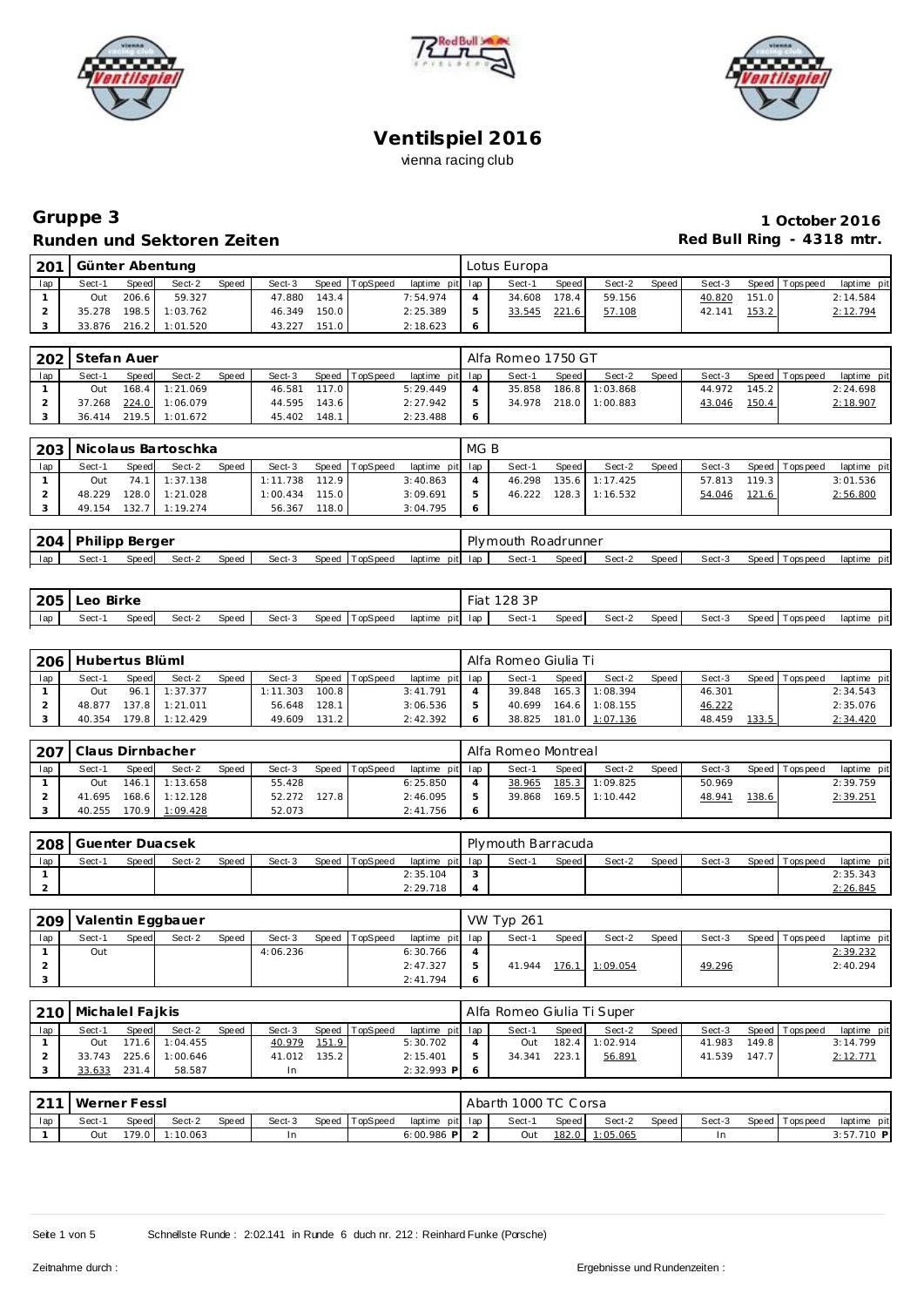





# **Gruppe 3 1 October 2016 Runden und Sektoren Zeiten Runden und Sektoren Zeiten Red Bull Ring - 4318 mtr.**

|     | 212 | Reinhard Funke |              |          |       |        |       |          |          |         | Porsche 914 /6 |       |        |       |        |       |                   |             |
|-----|-----|----------------|--------------|----------|-------|--------|-------|----------|----------|---------|----------------|-------|--------|-------|--------|-------|-------------------|-------------|
| lap |     | Sect-1         | <b>Speed</b> | Sect-2   | Speed | Sect-3 | Speed | TopSpeed | laptime  | pit lap | Sect-1         | Speed | Sect-2 | Speed | Sect-3 |       | Speed   Tops peed | laptime pit |
|     |     | Out            | 238.9        | 59.908   |       | 45.003 | 129.3 |          | 7:40.348 |         | 33.81          | 198.0 | 56.142 |       | 40.457 | 160.2 |                   | 2:10.410    |
|     |     | 41.770         | 195.4        | 1:07.044 |       | 43.723 | 131.7 |          | 2:32.537 |         | 30.65C         | 265.9 | 53.513 |       | 39.303 | 162.9 |                   | 2:03.466    |
|     |     | 32.387         | 236.8        | 59.115   |       | 41.492 | 161.4 |          | 2:12.994 |         | 30.744         | 265.4 | 53.001 |       | 38.396 | 165.9 |                   | 2:02.141    |

|     |        | 213 Gerald Geisberger<br>Sect-2<br><b>Speed</b><br>Speed TopSpeed<br>Sect-3<br>Speed<br>228.7<br>149.2<br>58.352<br>46.392 |          |  |        |       |  |                 | Bradley GT2 |              |        |       |        |       |                |             |
|-----|--------|----------------------------------------------------------------------------------------------------------------------------|----------|--|--------|-------|--|-----------------|-------------|--------------|--------|-------|--------|-------|----------------|-------------|
| lap | Sect-1 |                                                                                                                            |          |  |        |       |  | laptime pit lap | Sect-1      | <b>Speed</b> | Sect-2 | Speed | Sect-3 |       | Speed Topspeed | laptime pit |
|     | Out    |                                                                                                                            |          |  |        |       |  | 7:49.724        | 34.758      | 152.9        | 59.840 |       | 42.345 | 152.1 |                | 2:16.943    |
|     | 33.767 | 165.8                                                                                                                      | 1:04.625 |  | 43.526 | 139.9 |  | 2:21.918        | 32.876      | 216.0        | 57.521 |       | 40.694 | 148.8 |                | 2:11.091    |
|     | 34.038 | 199.5                                                                                                                      | 1:04.392 |  | 41.859 | 157.0 |  | 2:20.289        |             |              |        |       |        |       |                |             |

|     |        | 215   Wolfgang Hack<br>Sect-3<br>Speed<br>Speed TopSpeed<br>Speed<br>Sect-2<br>135.2 1:38.930<br>100.9<br>1:11.024<br>Out |                |  |          |       |  |                 |  | Fiat 850 Sport |         |                  |         |          |       |                 |             |
|-----|--------|---------------------------------------------------------------------------------------------------------------------------|----------------|--|----------|-------|--|-----------------|--|----------------|---------|------------------|---------|----------|-------|-----------------|-------------|
| lap | Sect-1 |                                                                                                                           |                |  |          |       |  | laptime pit lap |  | Sect-1         | Speed I | Sect-2           | Speed I | Sect-3   |       | Speed Tops peed | laptime pit |
|     |        |                                                                                                                           |                |  |          |       |  | 7:44.245        |  | 55.378         |         | $127.2$ 1:33.605 |         | 1:10.048 | 100.6 |                 | 3:39.031    |
|     | 53.133 |                                                                                                                           | 137.7 1:34.342 |  | 1:08.713 | 101.0 |  | 3:36.188        |  |                |         |                  |         |          |       |                 |             |

| 216 | Rudi Haider |       |               |       |        |       |                |                 |   | Fiat Abarth 1000 TC |              |          |       |        |       |                  |             |
|-----|-------------|-------|---------------|-------|--------|-------|----------------|-----------------|---|---------------------|--------------|----------|-------|--------|-------|------------------|-------------|
| lap | Sect-1      | Speed | Sect-2        | Speed | Sect-3 |       | Speed TopSpeed | laptime pit lap |   | Sect-1              | <b>Speed</b> | Sect-2   | Speed | Sect-3 |       | Speed   Topspeed | laptime pit |
|     | Out         |       | 96.9 1:34.186 |       | 49.302 | 165.1 |                | 7:02.087        |   | 34.163              | 164.         | 58.253   |       | 41.357 | 166.2 |                  | 2:13.773    |
|     | 33.331      | 200.2 | 58.479        |       | 41.559 | 165.4 |                | 2:13.369        | 5 | 35.923              | 153.1        | 1:02.318 |       | 41.128 | 168.5 |                  | 2:19.369    |
|     | 32.551      | 201.7 | 57.643        |       | 41.050 | 166.4 |                | 2:11.244        | 6 | 31.844              | 210.6        | 57.127   |       | 43.906 | 166.9 |                  | 2:12.877    |

| 217 |        |       | Alexander Haselböck |       |        |       |                |                 |    | l Chevrolet Corvette |         |                  |         |        |       |                 |             |
|-----|--------|-------|---------------------|-------|--------|-------|----------------|-----------------|----|----------------------|---------|------------------|---------|--------|-------|-----------------|-------------|
| lap | Sect-1 | Speed | Sect-2              | Speed | Sect-3 |       | Speed TopSpeed | laptime pit lap |    | Sect-1               | Speed I | Sect-2           | Speed I | Sect-3 |       | Speed Tops peed | laptime pit |
|     | Out    |       | 143.5 1:18.226      |       | 56.520 | 140.1 |                | 6:49.976        |    | 40.214               |         | 147.7 1:12.190   |         | 51.673 | 144.2 |                 | 2:44.077    |
|     | 43.378 |       | $165.3$ 1:11.519    |       | 53.781 | 141.2 |                | 2:48.678        | ь  | 38.735               |         | $166.5$ 1:11.251 |         | 57.775 | 25.6  |                 | 2:47.761    |
|     | 41.273 |       | 174.2 1:14.752      |       | 53.673 | 141.2 |                | 2:49.698        | -6 |                      |         |                  |         |        |       |                 |             |

|     |        |              | 218   Michael Heuschneider |              |        |       |          |                 | Volvo 121 |         |                |        |        |       |                |             |
|-----|--------|--------------|----------------------------|--------------|--------|-------|----------|-----------------|-----------|---------|----------------|--------|--------|-------|----------------|-------------|
| lap | Sect-1 | <b>Speed</b> | Sect-2                     | <b>Speed</b> | Sect-3 | Speed | TopSpeed | laptime pit lap | Sect-1    | Speed I | Sect-2         | Speed, | Sect-3 |       | Speed Topspeed | laptime pit |
|     | Out    |              | 196.8 1:05.802             |              | 50.041 | 131.2 |          | 5:47.890        | 40.298    | 142.9   | 1:10.189       |        | 49.859 | 133.7 |                | 2:40.346    |
|     | 38.569 |              | 198.8 1:03.433             |              | 46.268 | 132.7 |          | 2:28.270        | 40.366    | 152.1   | 1:07.894       |        | 45.553 | 134.5 |                | 2:33.813    |
|     | 39.915 | 189.0        | 1:03.267                   |              | 47.047 | 132.8 |          | 2:30.229        | 38.068    |         | 189.0 1:02.602 |        | 36.719 |       |                | 2:17.389    |

|     | 1219   Helmuth Hofmann |       |                |       |              |       |                |                 | Triumph TR2 |       |                |         |        |       |                 |             |
|-----|------------------------|-------|----------------|-------|--------------|-------|----------------|-----------------|-------------|-------|----------------|---------|--------|-------|-----------------|-------------|
| lap | Sect-1                 | Speed | Sect-2         | Speed | Sect-3       |       | Speed TopSpeed | laptime pit lap | Sect-1      | Speed | Sect-2         | Speed I | Sect-3 |       | Speed Tops peed | laptime pit |
|     | Out                    |       | 194.9 1:13.750 |       | 56.164       | 148.8 |                | 6:30.889        | 40.197      |       | 127.7 1:15.686 |         | 54.726 | 144.8 |                 | 2:50.609    |
|     | 38.491                 |       | 200.2 1:04.222 |       | 52.444 149.2 |       |                | 2:35.157        | 40.999      |       | 149.9 1:07.947 |         | 51.207 | 147.5 |                 | 2:40.153    |
|     | 39.233                 |       | 178.0 1:09.398 |       | 54.848       | 149.6 |                | 2:43.479        |             |       |                |         |        |       |                 |             |

|     | 220   Phillip I Iming |              |                |              |        |                    |          |                 |               | Triumph Spitfire |              |                |       |        |       |                   |             |
|-----|-----------------------|--------------|----------------|--------------|--------|--------------------|----------|-----------------|---------------|------------------|--------------|----------------|-------|--------|-------|-------------------|-------------|
| lap | Sect-1                | <b>Speed</b> | Sect-2         | <b>Speed</b> | Sect-3 | Speed              | TopSpeed | laptime pit lap |               | Sect-            | <b>Speed</b> | Sect-2         | Speed | Sect-3 |       | Speed   Tops peed | laptime pit |
|     | Out                   |              | 160.6 1:10.796 |              | 50.982 | 121.6 <sub>1</sub> |          | 5:57.848        | $\mathcal{L}$ | 43.486           |              | 158.5 1:09.280 |       | 49.987 | 121.9 |                   | 2:42.753    |
|     | 44.255                |              | 157.2 1:09.610 |              | 49.815 | 122.0              |          | 2:43.680        |               | 43.037           | 151.1        | 1:09.479       |       | 48.281 | 126.0 |                   | 2:40.797    |

| ່າາາ |        | Helmut Karl<br>Sect-2<br>Sect-3<br>Speed<br>Speed |  |  |  |  |                |                 | Volvo PV544 |       |        |         |        |                   |             |
|------|--------|---------------------------------------------------|--|--|--|--|----------------|-----------------|-------------|-------|--------|---------|--------|-------------------|-------------|
| lap  | Sect-1 |                                                   |  |  |  |  | Speed TopSpeed | laptime pit lap | Sect-1      | Speed | Sect-2 | Speed I | Sect-3 | Speed   Tops peed | laptime pit |
|      |        |                                                   |  |  |  |  |                | 2:30.528        |             |       |        |         |        |                   | 2:15.286    |
|      |        |                                                   |  |  |  |  |                | 2:20.307        |             |       |        |         |        |                   | 2:14.569    |

| 222 | I Claus Krammer |       |                |       |        |       |                |                 | Autobianchi A 112 Abarth |         |          |       |        |       |                 |             |
|-----|-----------------|-------|----------------|-------|--------|-------|----------------|-----------------|--------------------------|---------|----------|-------|--------|-------|-----------------|-------------|
| lap | Sect-1          | Speed | Sect-2         | Speed | Sect-3 |       | Speed TopSpeed | laptime pit lap | Sect-1                   | Speed I | Sect-2   | Speed | Sect-3 |       | Speed Tops peed | laptime pit |
|     | Out             | 193.1 | 1:00.430       |       | 47.919 | 132.4 |                | 8:00.289        | 37.208                   | 203.0   | 1:01.003 |       | 42.843 | 136.9 |                 | 2:21.054    |
|     | 38.412          |       | 163.7 1:06.892 |       | 45.512 | 139.2 |                | 2:30.816        | 39.042                   | 202.5   | 59.277   |       | 41.554 | 141.0 |                 | 2:19.873    |
|     | 37.446          |       | 189.7 1:04.687 |       | 45.876 | 139.4 |                | 2:28.009        |                          |         |          |       |        |       |                 |             |

|     | 223   Guenter Lainer<br>Speed<br>Speed TopSpeed<br>Speed<br>Sect-2<br>Sect-3<br>Sect-1<br>198.0 1:06.228<br>143.0<br>49.563<br>Out<br>193.8 1:05.178<br>142.3 |  |                |  |               |       |  | Austin Healey Speedwell |        |       |                |       |        |       |                   |             |
|-----|---------------------------------------------------------------------------------------------------------------------------------------------------------------|--|----------------|--|---------------|-------|--|-------------------------|--------|-------|----------------|-------|--------|-------|-------------------|-------------|
| lap |                                                                                                                                                               |  |                |  |               |       |  | laptime pit lap         | Sect-1 | Speed | Sect-2         | Speed | Sect-3 |       | Speed   Tops peed | laptime pit |
|     |                                                                                                                                                               |  |                |  |               |       |  | 6:16.730                | 40.879 |       | 156.5 1:08.322 |       | 47.060 | 142.1 |                   | 2:36.261    |
|     | 37.750                                                                                                                                                        |  |                |  | 47.671        |       |  | 2:30.599                | 38.678 |       | 186.0 1:07.127 |       | 48.335 | 139.0 |                   | 2:34.140    |
|     | 38.149                                                                                                                                                        |  | 194.9 1:05.264 |  | <u>46.832</u> | 141.4 |  | 2:30.245                |        |       |                |       |        |       |                   |             |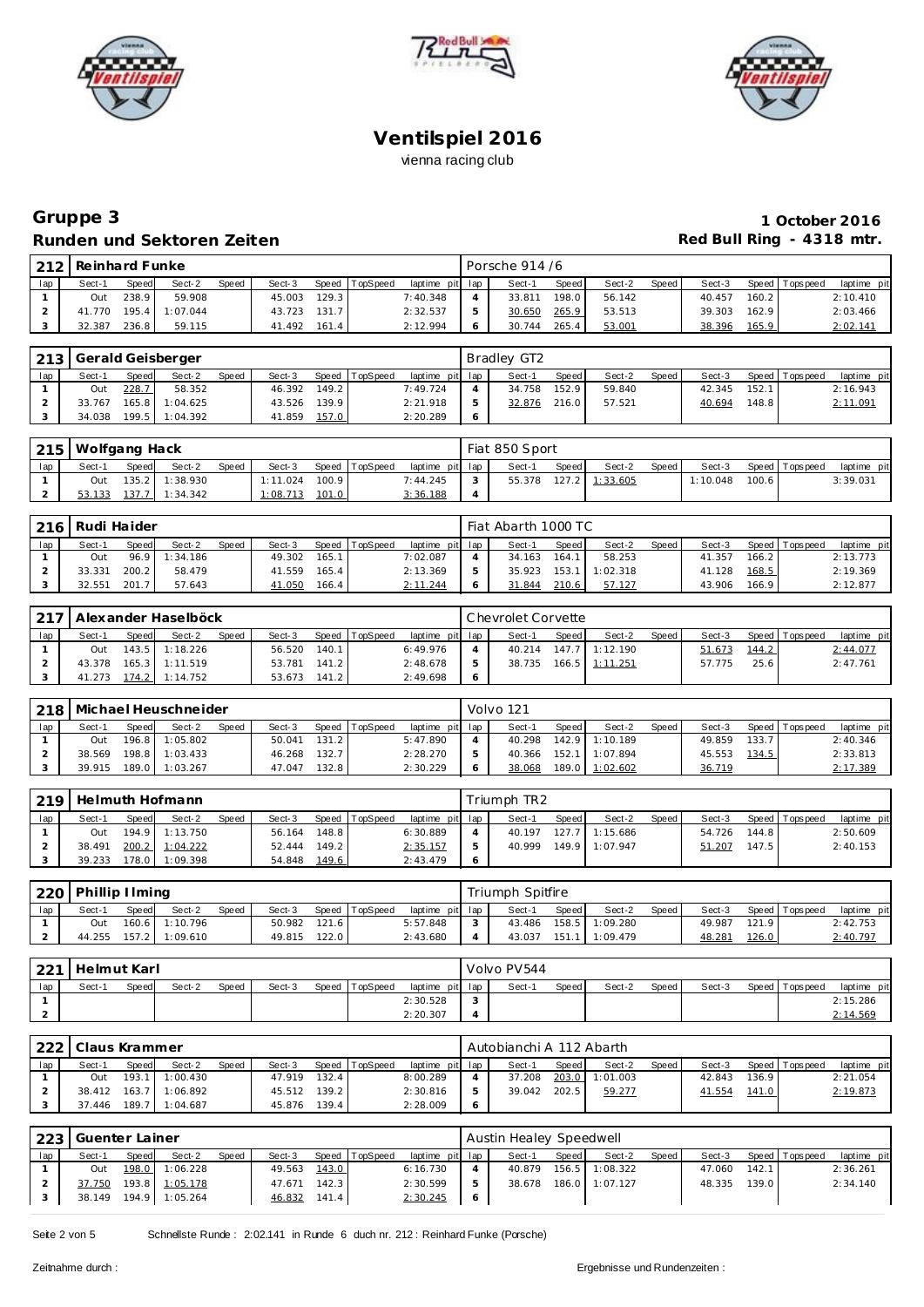





## **Gruppe 3 1 October 2016** Runden und Sektoren Zeiten **Munden und Sektoren Zeiten Red Bull Ring - 4318 mtr.**

| 224 |        |              | Thomas Langpaul |       |        |       |          |                 |        | Plymouth Barracuda |              |                  |       |        |       |                |             |
|-----|--------|--------------|-----------------|-------|--------|-------|----------|-----------------|--------|--------------------|--------------|------------------|-------|--------|-------|----------------|-------------|
| lap | Sect-1 | <b>Speed</b> | Sect-2          | Speed | Sect-3 | Speed | TopSpeed | laptime pit lap |        | Sect-1             | <b>Speed</b> | Sect-2           | Speed | Sect-3 |       | Speed Topspeed | laptime pit |
|     | Out    |              | 164.5 1:04.950  |       | 45.012 | 147.7 |          | 6:11.594        | $\sim$ | 2:55.421           | 223.7        | 1:00.135         |       | 42.042 | 149.6 |                | 4:37.598    |
|     | 35.151 | 204.5        | 1:02.271        |       | 43.289 | 148.4 |          | 2:20.711        |        | 39.568             |              | $163.5$ 1:03.560 |       | 42.000 | 152.1 |                | 2:25.128    |

|     | 225   Bernhard Lippl |              |        |       |        |       |          |                 |               | Ford Cortina MK3 |       |        |       |        |                 |             |
|-----|----------------------|--------------|--------|-------|--------|-------|----------|-----------------|---------------|------------------|-------|--------|-------|--------|-----------------|-------------|
| lap | Sect-1               | <b>Speed</b> | Sect-2 | Speed | Sect-3 | Speed | TopSpeed | laptime pit lap |               | Sect-1           | Speed | Sect-2 | Speed | Sect-3 | Speed Tops peed | laptime pit |
|     | 38.725               |              |        |       |        |       |          | 2:32.484        | $\mathcal{L}$ |                  |       |        |       | 44.119 |                 | 2:23.118    |
|     |                      |              |        |       | 44.731 |       |          | 2:25.677        |               |                  |       |        |       |        |                 | 2:24.076    |

|     | 226   Martin Haun |              |                |              |        |                |                 | Ford Cortina |       |          |       |        |           |           |             |
|-----|-------------------|--------------|----------------|--------------|--------|----------------|-----------------|--------------|-------|----------|-------|--------|-----------|-----------|-------------|
| lap | Sect-1            | <b>Speed</b> | Sect-2         | <b>Speed</b> | Sect-3 | Speed TopSpeed | laptime pit lap | Sect-1       | Speed | Sect-2   | Speed | Sect-3 | Speed   T | Tops peed | laptime pit |
|     | 42.987            |              | 157.3 1:11.449 |              | 48.019 |                | 2:42.455        | 38.280       | 169.3 | 1:06.016 |       | 46.804 |           |           | 2:31.100    |
| ∼   | 39.548            | 191.         | 1:05.921       |              | 45.491 |                | 2:30.960        | 38.273       | 195.4 | 1:02.872 |       | 45.466 |           |           | 2:26.61     |

| 227 | Michael Mauthner |              |                |       |        |       |                |                 | Volvo 122S |       |          |         |        |       |                   |              |
|-----|------------------|--------------|----------------|-------|--------|-------|----------------|-----------------|------------|-------|----------|---------|--------|-------|-------------------|--------------|
| lap | Sect-1           | <b>Speed</b> | Sect-2         | Speed | Sect-3 |       | Speed TopSpeed | laptime pit lap | Sect-1     | Speed | Sect-2   | Speed I | Sect-3 |       | Speed   Tops peed | laptime pit  |
|     | Out              |              | 231.0 1:10.721 |       | 46.409 | 137.8 |                | 8:51.165        | 36.505     | 170.4 | 1:03.748 |         | 44.467 | 140.1 |                   | 2:24.720     |
|     | 36.719           |              | 202.5 1:04.808 |       | 46.483 | 141.9 |                | 2:28.010        | 36.236     | 230.7 | 59.550   |         | In     |       |                   | $2:33.266$ P |

|     | 228   Georg Mayr-Harting |              |        |              |        |                |                 |             | Rover Jet R1 |              |        |       |        |                 |             |
|-----|--------------------------|--------------|--------|--------------|--------|----------------|-----------------|-------------|--------------|--------------|--------|-------|--------|-----------------|-------------|
| lap | Sect-1                   | <b>Speed</b> | Sect-2 | <b>Speed</b> | Sect-3 | Speed TopSpeed | laptime pit lap |             | Sect-        | <b>Speed</b> | Sect-2 | Speed | Sect-3 | Speed Tops peed | laptime pit |
|     |                          |              |        |              |        |                | 2:54.987        | $\sim$<br>ت |              |              |        |       |        |                 | 2:36.858    |
|     |                          |              |        |              |        |                | 2:38.729        |             |              |              |        |       |        |                 |             |

| 229 | Martin Neger |       |                       |       |        |       |          |                 | <b>BMW 2002 Ti</b> |       |                   |       |        |                |             |
|-----|--------------|-------|-----------------------|-------|--------|-------|----------|-----------------|--------------------|-------|-------------------|-------|--------|----------------|-------------|
| lap | Sect-1       | Speed | Sect-2                | Speed | Sect-3 | Speed | TopSpeed | laptime pit lap | Sect-1             | Speed | Sect-2            | Speed | Sect-3 | Speed Topspeed | laptime pit |
|     | Out          |       | 184.1 1:09.018        |       | 55.633 |       |          | 5:53.923        | 41.515             |       | 165.2 1:05.999    |       | 49.884 |                | 2:37.398    |
|     | 38.223       | 202.5 | 1:03.523              |       | 46.391 | 133.8 |          | 2:28.137        | 39.430             | 176.1 | $1 \mid 1:00.737$ |       | 45.255 |                | 2:25.422    |
|     |              |       | 36.996 205.0 1:02.928 |       | 49.575 |       |          | 2:29.499        | 35.446             |       | 208.5 1:03.889    |       | 47.271 |                | 2:26.606    |

|     | 230   Michael Operschal |       |                |       |        |       |          |                 | AC Cobra 427 |       |        |       |        |       |                |             |
|-----|-------------------------|-------|----------------|-------|--------|-------|----------|-----------------|--------------|-------|--------|-------|--------|-------|----------------|-------------|
| lap | Sect-1                  | Speed | Sect-2         | Speed | Sect-3 | Speed | TopSpeed | laptime pit lap | Sect-1       | Speed | Sect-2 | Speed | Sect-3 |       | Speed Topspeed | laptime pit |
|     | Out                     |       | 195.9 1:02.514 |       | 44.960 | 131.2 |          | 7:48.682        | 33.380       | 218.6 | 57.092 |       | 41.426 | 171.4 |                | 2:11.898    |
|     | 38.637                  |       | 184.5 1:05.743 |       | 44.332 | 128.3 |          | 2:28.712        | 32.203       | 202.0 | 58.934 |       | 40.280 | 178.8 |                | 2:11.417    |
|     | 34.981                  | 206.1 | 1:00.160       |       | 41.363 | 172.0 |          | 2:16.504        |              |       |        |       |        |       |                |             |

| 231 |        |       | Franz Pfaffenburner |       |        |       |          |                 | Lotus Elan S3 |       |          |       |        |       |                |             |
|-----|--------|-------|---------------------|-------|--------|-------|----------|-----------------|---------------|-------|----------|-------|--------|-------|----------------|-------------|
| lap | Sect-1 | Speed | Sect-2              | Speed | Sect-3 | Speed | TopSpeed | laptime pit lap | Sect-1        | Speed | Sect-2   | Speed | Sect-3 |       | Speed Topspeed | laptime pit |
|     | Out    | 75.7  | 1:05.669            |       | 47.250 | 151.7 |          | 5:43.557        | 37.646        | 169.1 | 1:05.421 |       | 46.888 | 154.9 |                | 2:29.955    |
|     | 37.045 | 166.3 | 1:03.450            |       | 43.521 | 149.4 |          | 2:24.016        | 39.480        | 152.3 | 1:00.870 |       | 42.522 | 153.2 |                | 2:22.872    |
|     | 36.819 | 167.4 | 1:03.989            |       | 43.883 | 153.8 |          | 2:24.691        | 35.238        | 182.8 | 1:03.171 |       | 45.089 | 148.4 |                | 2:23.498    |

|     | 232   Kurt Polegek |              |          |              |        |       |          |                 |            | Mini Cooper |              |                |       |        |       |                 |                |
|-----|--------------------|--------------|----------|--------------|--------|-------|----------|-----------------|------------|-------------|--------------|----------------|-------|--------|-------|-----------------|----------------|
| lap | Sect-1             | <b>Speed</b> | Sect-2   | <b>Speed</b> | Sect-3 | Speed | TopSpeed | laptime pit lap |            | Sect-1      | <b>Speed</b> | Sect-2         | Speed | Sect-3 |       | Speed Tops peed | laptime<br>pit |
|     | Out                | 130.         | 1:23.262 |              | 59.828 | 122.9 |          | 7:04.069        | $\sqrt{2}$ | 41.443      |              | 159.2 1:13.196 |       | 59.781 | 127.1 |                 | 2:54.420       |
|     | 44.165             | 150.0        | 1:20.292 |              | 56.714 | 124.7 |          | 3:01.171        |            | 44.834      |              | 145.2 1:15.986 |       | 54.598 | 128.9 |                 | 2:55.418       |

|     | 233 Tom Ratzek |       |                |              |        |       |          |                 | Morris Mini Van |         |        |       |        |       |                 |             |
|-----|----------------|-------|----------------|--------------|--------|-------|----------|-----------------|-----------------|---------|--------|-------|--------|-------|-----------------|-------------|
| lap | Sect-1         | Speed | Sect-2         | <b>Speed</b> | Sect-3 | Speed | TopSpeed | laptime pit lap | Sect-1          | Speed I | Sect-2 | Speed | Sect-3 |       | Speed Tops peed | laptime pit |
|     | Out            |       | 195.6 1:01.952 |              | 41.448 | 140.8 |          | 7:55.900        | 35.302          | 196.3   | 59.777 |       | 43.033 | 140.8 |                 | 2:18.112    |
|     | 35.617         |       | 209.3 1:01.651 |              | 44.870 | 140.1 |          | 2:22.138        | 35.059          | 212.0   | 58.656 |       | 42.612 | 141.0 |                 | 2:16.327    |
|     | 35.846         |       | 186.6 1:03.160 |              | 44.824 | 140.4 |          | 2:23.830        |                 |         |        |       |        |       |                 |             |

| 234 | Reinhard Mayerl |              |        |       |        |       |                |                 |                | Triumpf TR4 |              |        |       |        |       |                   |             |
|-----|-----------------|--------------|--------|-------|--------|-------|----------------|-----------------|----------------|-------------|--------------|--------|-------|--------|-------|-------------------|-------------|
| lap | Sect-1          | Speed        | Sect-2 | Speed | Sect-3 |       | Speed TopSpeed | laptime pit lap |                | Sect-1      | <b>Speed</b> | Sect-2 | Speed | Sect-3 |       | Speed   Tops peed | laptime pit |
|     | Out             | 214.5        | 58.051 |       | 42.116 | 150.4 |                | 5:59.226        |                | 2:52.926    | 199.0        | 57.848 |       | 41.184 | 153.8 |                   | 4:31.958    |
|     |                 | 34.445 216.0 | 58.078 |       | 42.341 | 155.6 |                | 2:14.864        | $\mathcal{P}$  | 34.843      | 202.7        | 57.933 |       | 42.532 | 154.7 |                   | 2:15.308    |
|     | 33.906          | 217.4        | 57.823 |       | 40.982 | 153.0 |                | 2:12.711        | $\ddot{\circ}$ |             |              |        |       |        |       |                   |             |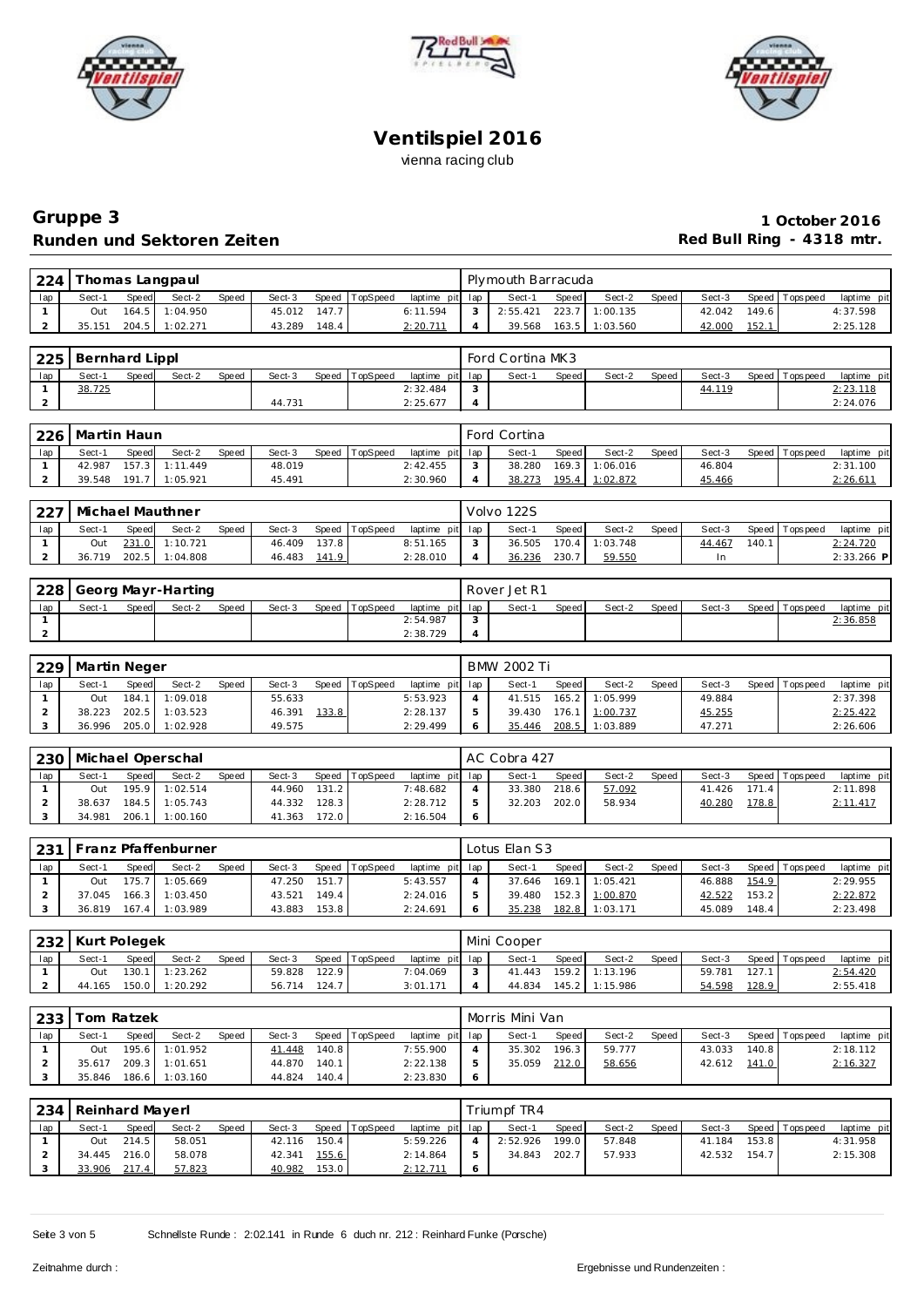





# **Gruppe 3 1 October 2016 Runden und Sektoren Zeiten Runden und Sektoren Zeiten Red Bull Ring - 4318 mtr.**

| 235 | Kay Rimmele |                    |        |       |        |        |          |                 |   | Nomad    |                    |          |       |        |       |                |             |
|-----|-------------|--------------------|--------|-------|--------|--------|----------|-----------------|---|----------|--------------------|----------|-------|--------|-------|----------------|-------------|
| lap | Sect-1      | Speed              | Sect-2 | Speed | Sect-3 | Speed  | TopSpeed | laptime pit lap |   | Sect-1   | Speed              | Sect-2   | Speed | Sect-3 |       | Speed Topspeed | laptime pit |
|     | Out         | 196.3              | 59.330 |       | 43.957 | 172.8  |          | 6:11.162        |   | 36.866   | 143.9              | 1:04.164 |       | 51.526 | 173.4 |                | 2:32.556    |
|     | 32.176      | 195.4 <sub>1</sub> | 58.405 |       | 43.707 | 174.8  |          | 2:14.288        |   | 3:08.374 | 193.8 <sub>1</sub> | 57.552   |       | 44.380 | 171.2 |                | 4:50.306    |
|     | 30.769      | 240.6              | 58.672 |       | 40.897 | 103.31 |          | 2:10.338        | 6 |          |                    |          |       |        |       |                |             |

| 236 |        |         | Michael Rohrmoser |       |        |       |                |                 |         | Austin A40 |              |                |       |        |       |                 |             |
|-----|--------|---------|-------------------|-------|--------|-------|----------------|-----------------|---------|------------|--------------|----------------|-------|--------|-------|-----------------|-------------|
| lap | Sect-1 | Speed   | Sect-2            | Speed | Sect-3 |       | Speed TopSpeed | laptime pit lap |         | Sect-1     | <b>Speed</b> | Sect-2         | Speed | Sect-3 |       | Speed Tops peed | laptime pit |
|     | Out    | 156.8   | 1:15.877          |       | 51.440 | 123.6 |                | 6:27.360        |         | 42.460     |              | 163.5 1:10.882 |       | 51.745 | 116.9 |                 | 2:45.087    |
|     | 42.931 | 167.4   | 1:13.175          |       | 51.259 | 118.9 |                | 2:47.365        | 5       | 41.376     |              | 166.0 1:08.130 |       | 52.816 | 43.5  |                 | 2:42.322    |
|     | 40.725 | 173.5 I | 1:09.666          |       | 50.681 | 122.4 |                | 2:41.072        | $\circ$ |            |              |                |       |        |       |                 |             |

|     | 237   Rainer Rosenberg |       |                |       |        |       |                |                 | Ginetta G4 |       |        |       |        |       |                   |             |
|-----|------------------------|-------|----------------|-------|--------|-------|----------------|-----------------|------------|-------|--------|-------|--------|-------|-------------------|-------------|
| lap | Sect-1                 | Speed | Sect-2         | Speed | Sect-3 |       | Speed TopSpeed | laptime pit lap | Sect-1     | Speed | Sect-2 | Speed | Sect-3 |       | Speed   Tops peed | laptime pit |
|     | Out                    |       | 218.3 1:00.970 |       | 45.267 | 158.4 |                | 7:42.417        | 33.489     | 201.2 | 59.850 |       | 41.091 | 161.4 |                   | 2:14.430    |
|     | 38.136                 |       | 186.0 1:05.432 |       | 44.244 | 163.1 |                | 2:27.812        | 32.123     | 222.5 | 58.828 |       | 41.868 | 164.4 |                   | 2:12.819    |
|     | 35.330                 |       | 196.6 1:02.484 |       | 42.531 | 161.0 |                | 2:20.345        |            |       |        |       |        |       |                   |             |

| 238 | Michael Sator |       |                |       |        |       |          |                 |     | Alfa Romeo Alfasud |       |                |       |        |       |                |             |
|-----|---------------|-------|----------------|-------|--------|-------|----------|-----------------|-----|--------------------|-------|----------------|-------|--------|-------|----------------|-------------|
| lap | Sect-1        | Speed | Sect-2         | Speed | Sect-3 | Speed | TopSpeed | laptime pit lap |     | Sect-1             | Speed | Sect-2         | Speed | Sect-3 |       | Speed Topspeed | laptime pit |
|     | Out           | 144.7 | 1:13.711       |       | 51.791 | 110.7 |          | 6:19.795        |     | 48.352             |       | 145.6 1:13.654 |       | 52.000 | 116.9 |                | 2:54.006    |
|     | 46.536        |       | 144.0 1:13.811 |       | 51.217 | 111.1 |          | 2:51.564        |     | 45.763             |       | 147.8 1:12.043 |       | 51.845 | 111.0 |                | 2:49.651    |
|     | 46.673        |       | 144.3 1:13.724 |       | 52.581 | 96.9  |          | 2:52.978        | - 6 |                    |       |                |       |        |       |                |             |

|     | 239   Michael Schaude |              |                |       |        |       |                |                 | Porsche 904 GTS |       |                |         |        |       |                 |             |
|-----|-----------------------|--------------|----------------|-------|--------|-------|----------------|-----------------|-----------------|-------|----------------|---------|--------|-------|-----------------|-------------|
| lap | Sect-1                | <b>Speed</b> | Sect-2         | Speed | Sect-3 |       | Speed TopSpeed | laptime pit lap | Sect-1          | Speed | Sect-2         | Speed I | Sect-3 |       | Speed Tops peed | laptime pit |
|     | Out                   |              | 185.6 1:04.903 |       | 46.639 | 66.5  |                | 8:11.222        | 35.506          |       | 182.8 1:03.999 |         | 46.279 | 149.2 |                 | 2:25.784    |
|     | 35.903                |              | 167.7 1:08.408 |       | 46.225 | 153.0 |                | 2:30.536        | 36.570          |       | 180.8 1:05.067 |         | 48.277 | 150.4 |                 | 2:29.914    |
|     | 38.426                |              | 175.0 1:06.427 |       | 45.537 | 152.8 |                | 2:30.390        |                 |       |                |         |        |       |                 |             |

| 240 | Margit Schmidt |       |                |       |        |       |          |                 | Triumph TR3 S |       |                |         |        |       |                 |             |
|-----|----------------|-------|----------------|-------|--------|-------|----------|-----------------|---------------|-------|----------------|---------|--------|-------|-----------------|-------------|
| lap | Sect-1         | Speed | Sect-2         | Speed | Sect-3 | Speed | TopSpeed | laptime pit lap | Sect-1        | Speed | Sect-2         | Speed I | Sect-3 |       | Speed Tops peed | laptime pit |
|     | Out            |       | 179.8 1:09.372 |       | 49.232 | 142.1 |          | 6:05.592        | 39.984        |       | 181.6 1:04.260 |         | 47.669 | 142.5 |                 | 2:31.913    |
|     | 38.849         |       | 192.4 1:06.389 |       | 50.265 | 141.5 |          | 2:35.503        | 37.343        |       | 191.0 1:05.893 |         | 48.380 | 149.2 |                 | 2:31.616    |
|     | 37.460         |       | 207.7 1:05.604 |       | 48.799 | 141.4 |          | 2:31.863        |               |       |                |         |        |       |                 |             |

| 241 |        |       | Heimo Silberschneider |       |        |       |          |                 | Falbot Lotus. |       |          |       |        |       |                   |             |
|-----|--------|-------|-----------------------|-------|--------|-------|----------|-----------------|---------------|-------|----------|-------|--------|-------|-------------------|-------------|
| lap | Sect-1 | Speed | Sect-2                | Speed | Sect-3 | Speed | TopSpeed | laptime pit lap | Sect-1        | Speed | Sect-2   | Speed | Sect-3 |       | Speed   Tops peed | laptime pit |
|     | Out    |       | 204.0 1:02.997        |       | 46.616 | 151.0 |          | 8:02.005        | 37.856        | 205.3 | 1:04.570 |       | 49.229 | 151.5 |                   | 2:31.655    |
|     | 39.674 |       | 160.6 1:05.785        |       | 46.029 | 148.1 |          | 2:31.488        |               |       |          |       |        |       |                   |             |

|     | 242 Heimo Silberschneider |       |                |       |        |       |          |                 |               | Fiat 128 3P |              |                  |       |        |       |                |             |
|-----|---------------------------|-------|----------------|-------|--------|-------|----------|-----------------|---------------|-------------|--------------|------------------|-------|--------|-------|----------------|-------------|
| lap | Sect-1                    | Speed | Sect-2         | Speed | Sect-3 | Speed | TopSpeed | laptime pit lap |               | Sect-1      | <b>Speed</b> | Sect-2           | Speed | Sect-3 |       | Speed Topspeed | laptime pit |
|     | Out                       |       | 197.8 1:03.100 |       | 46.733 | 147.5 |          | 8:04.499        |               | 39.386      |              | 175.3 1:03.595   |       | 46.122 | 149.0 |                | 2:29.103    |
|     | 39.676                    | 158.4 | 1:05.060       |       | 46.773 | 146.1 |          | 2:31.509        | $\mathcal{P}$ | 35.978      |              | $197.3$ 1:05.636 |       | 46.673 | 146.7 |                | 2:28.287    |
|     | 37.777                    | 201.2 | 1:04.728       |       | 48.675 | 146.5 |          | 2:31.180        | - 6           |             |              |                  |       |        |       |                |             |

| 243 | Heinz Simak |       |                       |       |        |       |          |                 | Fiat Abarth 1000 TC |       |                |         |        |       |                |             |
|-----|-------------|-------|-----------------------|-------|--------|-------|----------|-----------------|---------------------|-------|----------------|---------|--------|-------|----------------|-------------|
| lap | Sect-1      | Speed | Sect-2                | Speed | Sect-3 | Speed | TopSpeed | laptime pit lap | Sect-1              | Speed | Sect-2         | Speed I | Sect-3 |       | Speed Topspeed | laptime pit |
|     | Out         |       | $135.3$ 1:06.744      |       | 46.814 | 127.2 |          | 6:06.808        | 42.035              |       | 151.7 1:05.358 |         | 45.140 | 130.9 |                | 2:32.533    |
|     |             |       | 39.396 184.7 1:03.555 |       | 50.460 | 128.9 |          | 2:33.411        | 40.873              |       | 182.4 1:03.758 |         | 47.312 | 126.0 |                | 2:31.943    |
|     | 39.270      |       | 186.0 1:04.032        |       | 49.292 | 128.4 |          | 2:32.594        |                     |       |                |         |        |       |                |             |

| 244 | Damir Stimac |       |        |       |        |                |                 | Abarth 850 |       |        |         |        |                 |             |
|-----|--------------|-------|--------|-------|--------|----------------|-----------------|------------|-------|--------|---------|--------|-----------------|-------------|
| lap | Sect-1       | Speed | Sect-2 | Speed | Sect-3 | Speed TopSpeed | laptime pit lap | Sect-1     | Speed | Sect-2 | Speed I | Sect-3 | Speed Tops peed | laptime pit |
|     |              |       |        |       |        |                | 2:43.363        |            |       |        |         |        |                 | 2:37.805    |
|     |              |       |        |       |        |                | 2:54.494        |            |       |        |         |        |                 | 2:37.014    |

|     |        |       | 245   Herbert Stranzinger |       |        |       |                |                 |              | Volvo 122S |       |                       |       |        |       |                |             |
|-----|--------|-------|---------------------------|-------|--------|-------|----------------|-----------------|--------------|------------|-------|-----------------------|-------|--------|-------|----------------|-------------|
| lap | Sect-1 | Speed | Sect-2                    | Speed | Sect-3 |       | Speed TopSpeed | laptime pit lap |              | Sect-1     | Speed | Sect-2                | Speed | Sect-3 |       | Speed Topspeed | laptime pit |
|     | Out    |       | 232.3 1:02.691            |       | 46.489 | 146.5 |                | 7:51.330        | $\mathbf{3}$ | 35.372     |       | 223.7 1:02.430        |       | 47.155 | 146.1 |                | 2:24.957    |
|     |        |       | 37.066 215.7 1:06.365     |       | 45.205 | 145.9 |                | 2:28.636        | 4            |            |       | 35.481 202.0 1:02.821 |       | In     |       |                | 2:39.318 P  |

Seite 4 von 5 Schnellste Runde : 2:02.141 in Runde 6 duch nr. 212 : Reinhard Funke (Parsche)